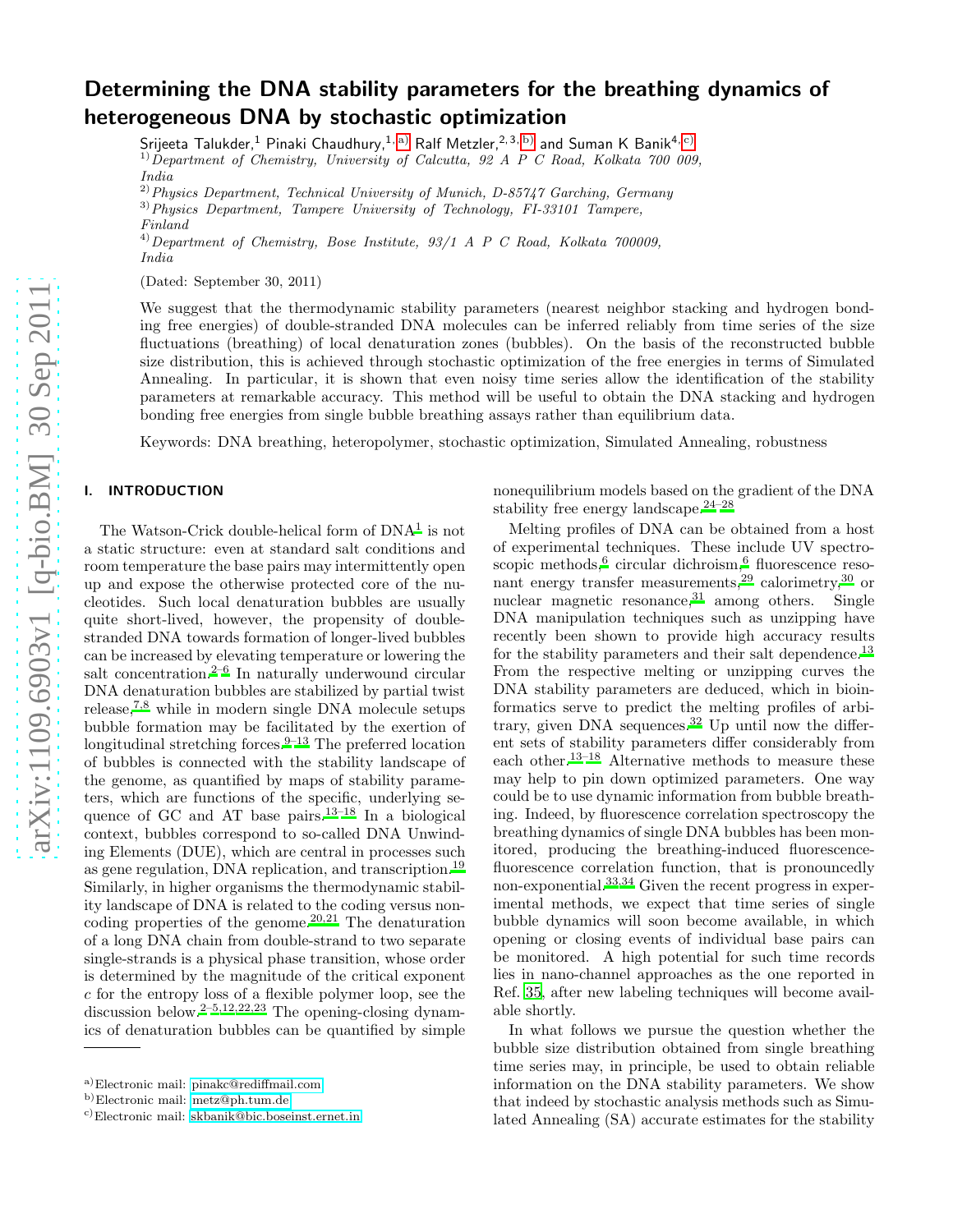parameters may be obtained for known DNA sequences.

The paper is structured as follows. We first introduce the general statistical model of DNA base pairing, before proceeding to present the methodology of SA. In the subsequent section we present our results, before drawing our conclusions.

#### II. STATISTICAL MODEL FOR DNA DENATURATION

#### A. Thermodynamics

The size of denaturation bubbles typically ranges from a few broken base pairs (bps) at physiological temperature in linear, unconstrained DNA, to some 200 broken bps closer to the melting temperature of the DNA.[2](#page-5-1)[,3](#page-5-24)[,5](#page-5-11)[,14](#page-5-25)[,34](#page-5-22) Bubbles of some hundred broken base pairs also occur in naturally underwound DNA.[8](#page-5-4)[,19](#page-5-8) Following the notation of Ref. [14,](#page-5-25) the stability of DNA is characterized by the free energies  $\epsilon_{hb}(\text{AT})$  and  $\epsilon_{hb}(\text{GC})$ for the Watson-Crick hydrogen bonds between complementary nucleotides (A and T, G and C, respectively) as well as the independent stacking free energies  $\epsilon_{st}$  for disrupting the stacking interactions between nearest neighbor bps. These stacking energies depend on the nature of the two vicinal bps, as well as on their orientation along the DNA molecule  $(3'$  to 5'). The free energies are functions of temperature and salt concentration. Depending on the used set of stability parameters more or less pronounced asymmetries in the stacking free energies are observed.[13](#page-5-6)[–18](#page-5-7) In addition to the hydrogen bonding and stacking free energies, there is an additional energetic cost for initiating a bubble in the first place. Roughly speaking, this term originates from the fact that two stacking contacts need to be broken, while only one single broken bp yields an entropic gain. This is either taken into consideration by the cooperativity factor  $\sigma_0$ , or the so-called ring factor  $\xi$ , see below.<sup>[36](#page-5-26)</sup>

The L33B9 sequence<sup>[37](#page-5-27)</sup> we are analyzing in the present work is given as follows,

<span id="page-1-0"></span>
$$
5' - cCGCCAGCGGCCTTTACTAAAGGCCGCTGCCC - 3', (1)
$$

where the double-strand is completed by adding the complementary single strand. The sequence [\(1\)](#page-1-0) is linear, and the high content of more stable GC bps at the two ends ensures that these ends preferentially remain closed. A denaturation bubble forms in the center of the chain that is rich in weaker AT bonds. We therefore view the two extremities denoted by the lower case symbol c as completely clamped. Labeling the sequence of bps by the coordinate x, ranging from  $x = 0$  to  $x = M + 1$ , we thus have  $M = 31$  internal bps, which are allowed to open up, while the bps at  $x = 0$  and  $x = M + 1$  remain closed by definition. In a mathematical sense, the bps at the two extremities represent reflecting boundary conditions. Furthermore, we call  $x_L$  and  $x_R$  the momentary positions of the two closed bps embracing the denaturation bubble

to the left and right, such that the bubble size becomes  $m = x_R - x_L - 1$ . In terms of the Boltzmann factors for hydrogen bonding of the bp at position  $x$ ,

$$
u_{hb}(x) = \exp\left(\frac{\epsilon_{\rm hb}(x)}{k_B T}\right),\tag{2}
$$

and the stacking interactions between the bps at positions  $x - 1$  and  $x$ ,

$$
u_{st}(x) = \exp\left(\frac{\epsilon_{st}(x)}{k_B T}\right),\tag{3}
$$

the bubble partition function becomes  $(m \geq 1)$ :

<span id="page-1-1"></span>
$$
\mathscr{Z}(x_L, m) = \frac{\xi'}{(1+m)^c} \prod_{x=x_L+1}^{x_L+m} u_{\rm hb}(x) \prod_{x=x_L+1}^{x_L+m+1} u_{\rm st}(x).
$$
\n(4)

At  $m = 0$ , we take  $\mathscr{Z}(m = 0) = 1$ . In Eq. [\(4\)](#page-1-1), the factor  $(1+m)^{-c}$  takes care of the entropy loss upon formation of a closed polymer loop. For a self-avoiding chain in three dimensions, the critical exponent becomes  $c = 1.76$ .<sup>[22](#page-5-13)</sup> Corrections of c may occur due to interactions with the rest of the chain,<sup>[23](#page-5-14)</sup> however, for the short DNA construct used here, such effects are not expected to be relevant. The ring factor is  $\xi \approx 10^{-3}$ ,<sup>[14](#page-5-25)</sup> and we define  $\xi' = 2^c \xi$ . The ring factor may be interpreted as the cooperativity parameter, divided by the Boltzmann factor for stacking,  $\xi = \sigma_0 / \exp(\epsilon_{st} / k_B T)$ .<sup>[14](#page-5-25)</sup> In principle, the ring factor depends on the position. However, a bubble will statistically always form at the weakest link. Considering this we have used a constant value of ring factor,  $\xi$  in the present work. With above notation, the equilibrium distribution for finding a bubble of size  $m$  and with the leftmost broken bp located at position  $x + 1$ , is given by

<span id="page-1-3"></span>
$$
P_{\text{eq}}(x_L, m) = \frac{\mathscr{Z}(x_L, m)}{\mathscr{Z}(0) + \sum_{m=1}^{M} \sum_{x_L=0}^{M-m} \mathscr{Z}(x_L, m)}.
$$
 (5)

#### B. Nonequilibrium: bubble breathing

Powered by thermal fluctuations, the bubble size becomes a random process as a function of time. Varying stepwise by further unzipping of one bp at position  $x<sub>L</sub>$  or  $x_R$ , or by zipping at  $x_L + 1$  and  $x_R - 1$ , the bubble size m performs a random walk along the coordinate  $x$ , the bub-ble breathing dynamics.<sup>[24](#page-5-15)[–28](#page-5-16)[,34](#page-5-22)</sup> This process is described by the master equation  $34$ 

<span id="page-1-2"></span>
$$
\frac{\partial P(x_L, m, t)}{\partial t} = \mathbb{W}P(x_L, m, t),\tag{6}
$$

where  $P(x_L, m, t)$  is the probability distribution for finding a bubble of size  $m$  with the leftmost open bp at position  $x_L + 1$ , at time t. The matrix W contains the transfer rates for all possible transitions in the  $(x_L, m)$ space, for details see Ref. [34.](#page-5-22) In the long time limit, the solution  $P$  of the master equation  $(6)$  equilibrates to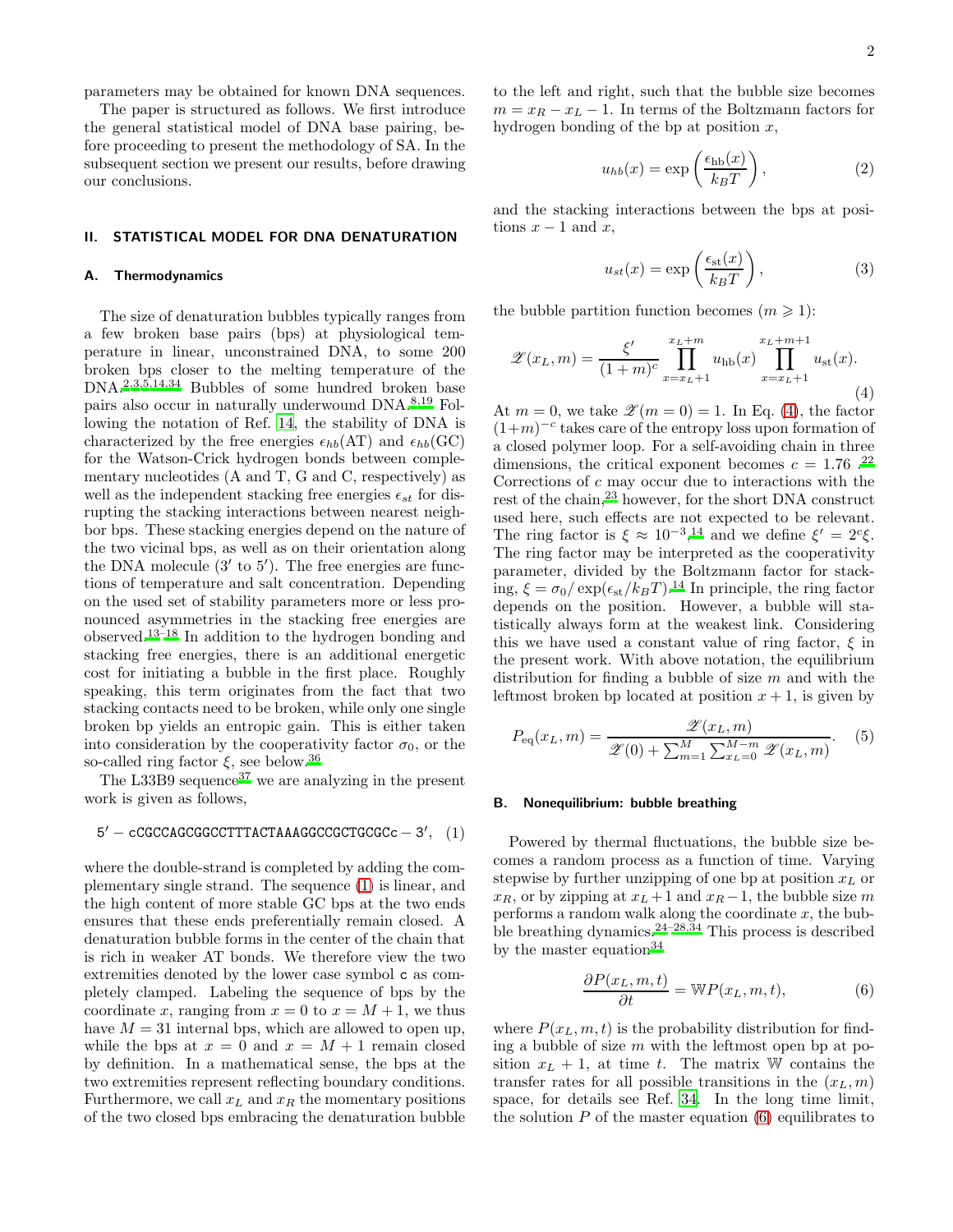

FIG. 1. (Color online) Theoretical probability distribution for finding a tagged bp at position  $x_T$  open (solid line), compared with the result from the converged SA scheme (blue open squares). The underlying DNA sequence is given in Eq. [\(1\)](#page-1-0).

the distribution  $P_{\text{eq}}$  of Eq. [\(5\)](#page-1-3). To generate individual bubble breathing time series for  $m(t)$  and  $x<sub>L</sub>(t)$ , as well as construct the distribution  $P_{eq}$ , one may employ the Gillespie algorithm. $^{38,39}$  $^{38,39}$  $^{38,39}$  $^{38,39}$ 

Following the experimental setup in Ref. [33,](#page-5-21) one may study the dynamics of a *tagged* bp located at  $x = x_T$ . In the typical experimental scenario fluorescence occurs if the bps in a δ-neighborhood of the fluorophore position  $x_T$  are open. Measured fluorescence time series thus correspond to the stochastic variable  $I(t)$ , with the properties  $I(t) = 1$  if at least all bps in  $(x_T - \delta, x_T + \delta)$  are open, and  $I(t) = 0$  otherwise.<sup>[34](#page-5-22)</sup> In what follows we probe whether a single bp is open or closed, i.e., we choose  $\delta = 0.$ 

## III. STOCHASTIC OPTIMIZATION

Given the probability distribution  $P_{eq}(m, x_L)$ , constructed from an experimental or simulations time series  $m(t)$ ,  $x<sub>L</sub>(t)$ , for a bubble in the DNA construct under consideration: can we reliably extract the stability parameters? Here we show that stochastic optimization is the method of choice.

Finding system parameters in a complex landscape is a generic task across disciplines.<sup>[40](#page-5-30)[–46](#page-5-31)</sup> Typically, a given problem is cast in such a manner that the seeked-for optimum corresponds to an extremum of a functional in the complex search space. For instance, to obtain the global minimum in a rugged potential energy surface, one starts from any arbitrary point on this landscape and then moves on in the search space, following certain rules, such as accepting a move if the gradient norm for the new position decreases. This process converges to a point for which the gradient norm is zero. To verify whether this point is a minimum, one needs to check if the eigenvalues of the Hessian matrix at that point are all positive. A completely deterministic optimization procedure such as this minimization of the gradient norm, however, will generally fail to determine the global minimum if the search space features multiple minima. Once a local minimum is found, the deterministic search method will simply terminate. Such a misguidance is avoided by true global optimizers, whose search is not solely driven by a gradient. In particular, stochastic optimization techniques turn out to be very successful. Originally proposed by Kirkpatrick and coworkers to solve the traveling salesman problem,  $47,48$  $47,48$  SA represents such a true global optimizer, and has been applied to a broad range of problems across disciplines, see, for instance, Refs. [49](#page-5-34)[–57](#page-5-35). In SA, the search space is initially sampled at a high temperature  $(T_{at})$ . The associated thermal fluctuations at a suitable value of  $T_{\text{at}}$  will lift the optimizer out of local minima such that the search may continue towards increasingly deeper minima. Once the temperature becomes sufficiently small and/or the search is carried out over a sufficient time span, the entire search space is probed. Due to this ergodic property the global minimum is indeed found unequivocally.<sup>[48](#page-5-33)</sup>

Typically, an SA analysis is started at a sufficiently high temperature. This makes nearly all moves acceptable, as the criterion for accepting or rejecting a move is determined by the Metropolis criterion. In our case, the associated cost function, which is being minimized, is the sum of the squares of the difference of the occupation probabilities at the various positions,

cost<sub>i</sub> = 
$$
\sum_{i=1}^{M} (P_{\text{eq}}(x_i) - P_{T_{\text{at}}}(x_i))^2,
$$
 (7)

where  $P_{T_{at}}(x)$  denotes the distribution at position x found in the current SA step, when the simulation temperature is  $T_{\text{at}}$ . If, on going from one SA step (i) to the next  $(i+1)$  the magnitude of the cost function decreases, we at once accept that move. If it increases, we do not discard the move rightout. Instead, we subject it to the Metropolis test<sup>[58](#page-5-36)</sup>: if the quantity  $\Delta = \text{cost}_i - \text{cost}_{i-1}$  has a positive value, the probability for accepting the move is determined by the function

$$
F = \exp\left(-\frac{\Delta}{T_{\text{at}}}\right). \tag{8}
$$

For positive  $\Delta$ , F is always between 0 and 1. For each evaluation of  $F$ , we invoke a random number rand between 0 and 1. If  $F > \text{rand}$ , we accept the move. If not, the move is rejected. Thus, at very high  $T_{at}$ ,  $F$ will be close to 1 and most moves will be accepted, such that a greater region of the search space will be sampled. As the simulation proceeds,  $T_{at}$  is decreased by the annealing schedule. Once the correct path towards the global minimum is followed, we need not search the entire space and concentrate on a small region, which will guide us specifically to the global minimum. That is, as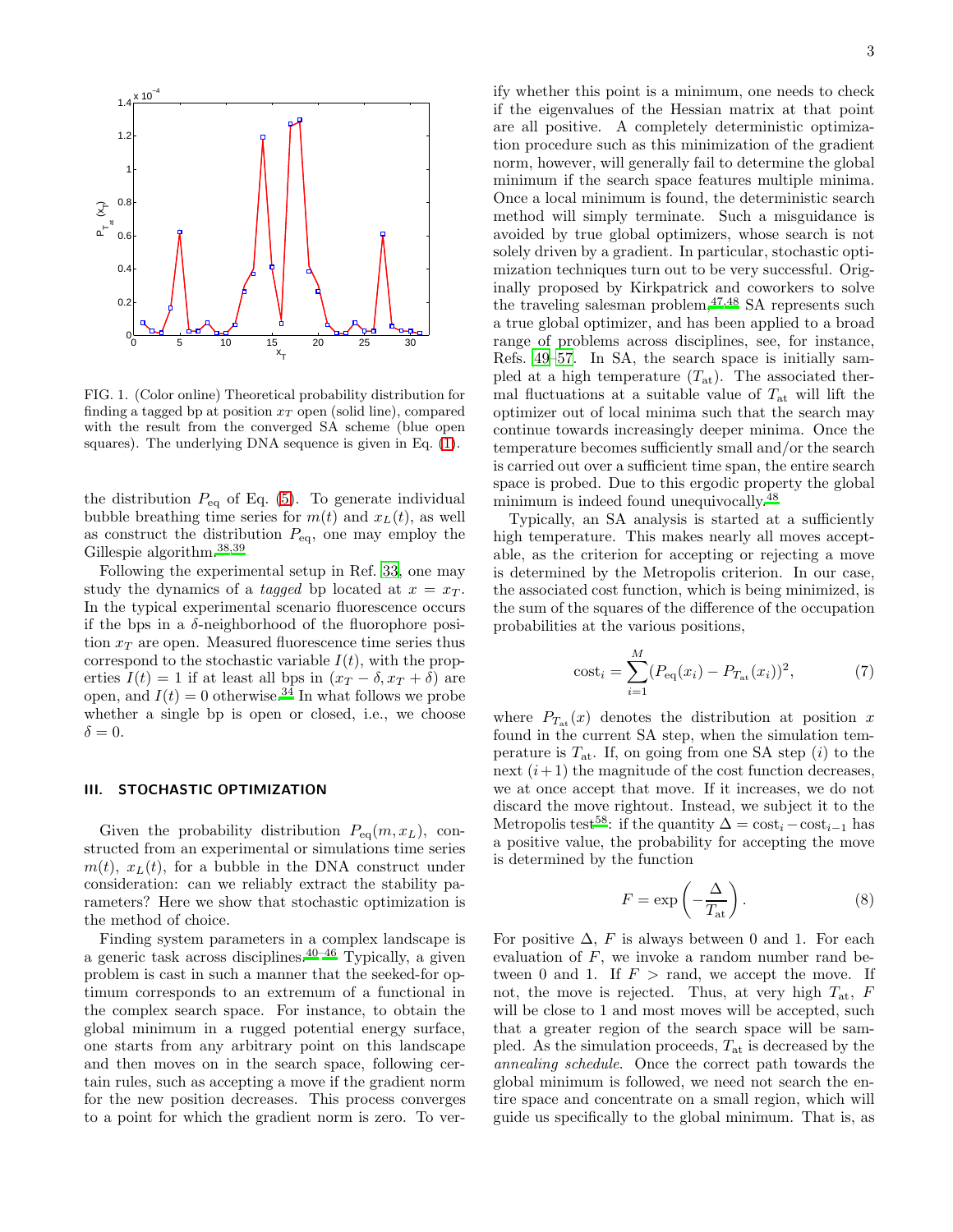$T_{\text{at}}$  is lowered, a decreasing number of moves pass the Metropolis test. Ultimately, in our problem we recover the stability parameters from the SA analysis.

In SA, the crucial factor which determines the success of optimization is the annealing schedule, which is basically the rate at which the simulation temperature is decreased in successive annealing steps. In the present study we have kept the initial temperature at 1000. The rate of cooling was kept at 10% of the value of the present step. We have also ensured that after every 30 SA steps, the system is re-heated to the initial starting value, i.e., the simulation temperature is forcibly increased to a higher value. This is done to remove any possibility of being trapped in a local minimum (coming out of which will be difficult if the simulation temperature is low). In successive SA steps, along with the temperature, the individual stability parameters are changed by the following strategy. If  $u$  is a parameter chosen for change in SA, it is updated by the rule:  $u' = u + u \times (-1)^n \times \delta \times r_n$ , where *n* is a random integer,  $\delta$  is the amplitude of allowed change (kept at 0.01), and  $r_n$  is a random number between 0 and 1. The new  $u'$  (changed stability parameter) is used to generate the updated distribution profile. The magnitudes of the different optimization parameters are collected in Table [I.](#page-3-0)



<span id="page-3-1"></span>FIG. 2. (Color online) Evolution of the free energy parameters of hydrogen bonding and base stacking as function of SA steps (full lines) from three separate SA runs. The black dashed horizontal lines represent the expected experimental values taken from Ref. [14](#page-5-25), towards which convergence is expected to occur. Note the different scales on the vertical axes. The values for two pairs of bps, AT-AT and GA-TC, do not change in the SA procedure; these two pairs do not occur in the underlying sequence [\(1\)](#page-1-0) and are thus not subject to the SA optimization criteria, i.e., they do not converge.

<span id="page-3-0"></span>TABLE I. Magnitude of optimization parameters used in SA.

| Parameter                      | Magnitude |
|--------------------------------|-----------|
| Annealing Schedule             | 10%       |
| Initial Simulation Temperature | 1000      |
| Magnitude of Change $\delta$   | 0.01      |

#### IV. RESULTS AND DISCUSSION

In a first step, the equilibrium distribution for a tagged bp at location  $x_T$  in the DNA sequence [\(1\)](#page-1-0) was determined from the theoretical stability parameters from Ref. [14](#page-5-25). SA was then employed for successive convergence of  $P_{T_{\text{at}}}$  to this theoretical distribution through variation of the 12 independent free energy parameters (compare Table [II\)](#page-4-0), by minimizing the cost function. The SA analysis was terminated once the value of the cost function becomes smaller than  $10^{-4}$ . Fig. 1 shows the quite accurate convergence of the SA scheme in terms of the equilibrium distribution.

To visualize the progress of the SA procedure, we display in Fig. [2](#page-3-1) the progress of the approximation of the twelve DNA stability parameters of hydrogen bonding and base stacking (compare also Table [II\)](#page-4-0) for 8000 SA steps, for three separate SA runs starting with different initial simulation temperatures. For each simulation the initial free energy values are chosen via random pertur-bation of the experimental u values,<sup>[14](#page-5-25)</sup> following our SA strategy. In all cases the convergence is quite accurate. Two parameters do not change during the SA scheme, these correspond to the two pairs of bps, that do not occur in the employed sequence [\(1\)](#page-1-0). To be sure that the search proceeds without being held up in local basins, the annealing temperature was raised after every 30 SA steps and then allowed to follow the usual annealing schedule. The sudden jumps in the profile are a result of this effort. At an abruptly elevated temperature, newer moves start to get accepted and hence the zigzag pattern.

In terms of the free energy values for hydrogen bonding and base stacking, the average results from 1000 SA runs are shown in Table [II.](#page-4-0) We also indicate which combinations of nearest neighbor pairs actually occur in the underlying sequence [\(1\)](#page-1-0). The convergence of the SA algorithm in all cases is quite remarkable. In addition to the free energy parameter we also optimized the loop exponent c and the ring factor  $\xi$ . The resultant simulation profiles (Fig. 3) show a good convergence towards theoretical values.

In typical experimental data the distribution of the bubble opening probability will be noisy, due to finite sampling and measurement errors. To check if our SA algorithm is robust against such noise we randomly perturbed the theoretically expected equilibrium distribution by a gaussian random processes with amplitude and width being the  $P_{eq}$  and 10% of  $P_{eq}$ , respectively. Fig. 4 shows how this noisy data was quickly smoothened out to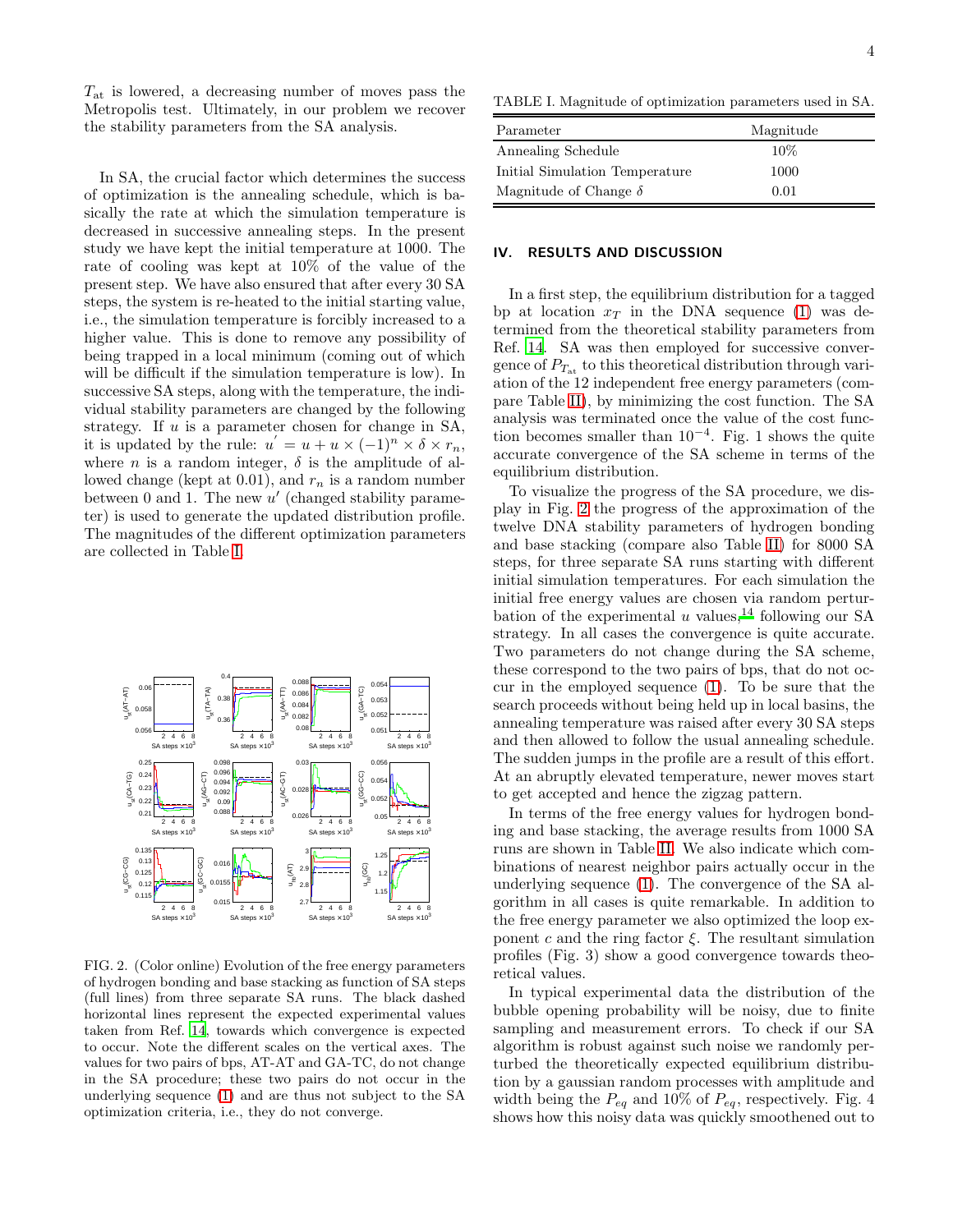<span id="page-4-0"></span>TABLE II. Comparison of experimental $14$  and simulated free energy data. Each simulation data is a mean of 1000 different SA outputs. The rightmost column shows the presence  $(\sqrt{ } )$  or absence  $(x)$  of particular free energies in sequence [\(1\)](#page-1-0). Units of free energies ( $\epsilon_{st}$  and  $\epsilon_{hb}$ ) reported here are kcal/mol. The last two rows of the table gives a comparison of the ring factor  $\xi$  and critical exponent  $c$ .

|                         | Experimental | SA results  |           |
|-------------------------|--------------|-------------|-----------|
| $\epsilon_{st}$ (AT-AT) | $-1.729409$  | $-1.767474$ | $\times$  |
| $\epsilon_{st}$ (TA-TA) | $-0.579800$  | $-0.588968$ | $\sqrt{}$ |
| $\epsilon_{st}$ (AA-TT) | $-1.499484$  | $-1.510239$ | $\sqrt{}$ |
| $\epsilon_{st}$ (GA-TC) | $-1.819371$  | $-1.798201$ | $\times$  |
| $\epsilon_{st}$ (CA-TG) | $-0.939677$  | $-0.922743$ | $\sqrt{}$ |
| $\epsilon_{st}$ (AG-CT) | $-1.455363$  | $-1.462615$ | $\sqrt{}$ |
| $\epsilon_{st}$ (AC-GT) | $-2.199241$  | $-2.175124$ | $\sqrt{}$ |
| $\epsilon_{st}$ (GG-CC) | $-1.829370$  | $-1.801741$ | $\sqrt{}$ |
| $\epsilon_{st}$ (CG-CG) | $-1.299554$  | $-1.318516$ |           |
| $\epsilon_{st}$ (GC-GC) | $-2.559130$  | $-2.549840$ | $\sqrt{}$ |
| $\epsilon_{hb}$ (AT)    | 0.649775     | 0.651781    |           |
| $\epsilon_{hb}$ (GC)    | 0.129955     | 0.113848    |           |
| ξ                       | 0.001        | 0.001034062 |           |
| $\mathbf{c}$            | 1.76         | 1.758298    |           |

reach the theoretical distribution profile. We show snapshots of the process for different SA steps. In each figure, the original noisy data, the equilibrium distribution profile and the evolving profile at the particular SA step are shown. At 1500 SA steps, the noisy data completely matches with the equilibrium distribution.



FIG. 3. (Color online) Evolution of ring factor  $\xi$  and critical exponent c from three different SA runs. The black dashed horizontal lines represent the expected literature value towards which convergence is expected to occur.



FIG. 4. (color online) Plot of  $P_{T_{at}}(x_T)$  against  $x_T$  at various SA steps. In each panel the red solid lines represents the original noisy data, and the blue dashed line is the output of SA runs. The blue open squares stand for the theoretical distribution  $P_{\text{eq}}(x_T)$ . The plot for 1,500 SA steps already matches quite well the expected distribution  $P_{eq}(x_T)$ .

# V. CONCLUSION

Generalising our previous approach,<sup>[59](#page-5-37)</sup> we here demonstrate the outstanding ability of stochastic optimization to determine the stability parameters of double-stranded DNA from time series of the breathing dynamics of individual bps. Even for a short DNA sequence such as L33B9 [Eq. [\(1\)](#page-1-0)] with only 31 internal bps, the convergence of the chosen SA scheme to all present base stacking and hydrogen bonding free energies is recovered with appreciable accuracy. Even when the input data are perturbed randomly, mimicking noisy experimental or simulations data, the stochastic optimization technique works successfully.

Optimization based on the bubble distribution  $P_{eq}(x)$ is not the only way to extract the DNA stability parameters. For instance, one might use average values for the zipping and unzipping rates of individual bps and relate their ratio to the underlying free energy difference. Alternatively, once from high throughput fluorescence correlation experiments an accurate result for the fluorescence autocorrelation function becomes available, one might use this function as basis for the optimization. In principle, one might also modify our approach to analyse data from DNA unzipping. This, however, requires detailed knowledge on the change of the stacking and hydrogen free energies upon stretching of the DNA strands.

In general, it may be worthwhile to also explore the possibility to apply other techniques such as the genetic algorithm,  $60$  parallel tempering,  $61$  or ant colony optimization,  $62,63$  $62,63$  and to compare these methods.